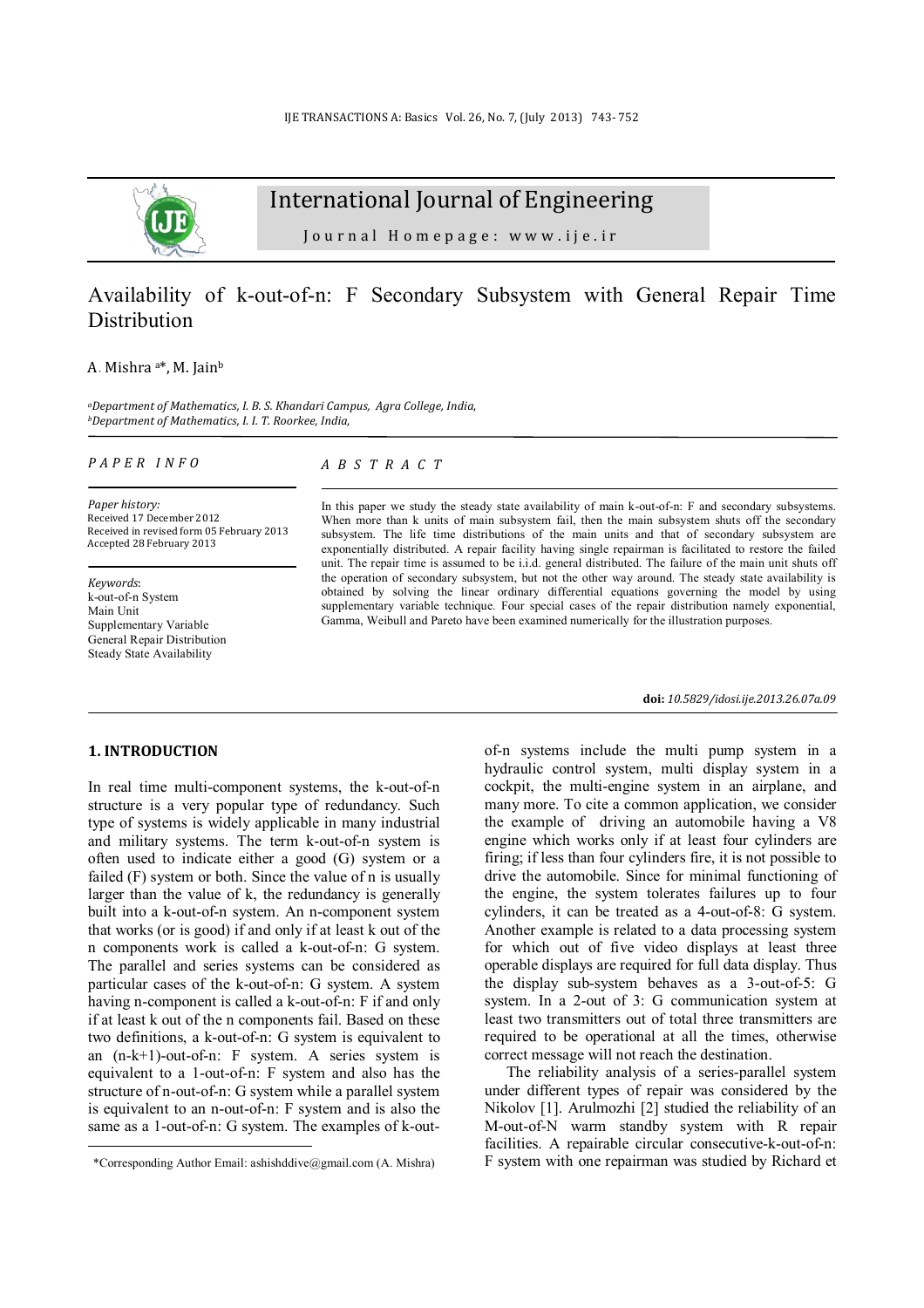al*.* [3]. Malwane and Ananda [4] considered the confidence intervals for steady state availability of a system with exponential operating time and lognormal repair time. Malwane and Gamage [5] studied the steady state availability and statistical inference for twoparameter failure time distributions namely Weibull, Gamma and Lognormal. The system level strength interference based reliability modeling of k-out-of-n system was done by Xie et al*.* [6]. Sharma et al. [7] studied the reliability analysis of k-out-of-n: G machining system with spares and imperfect coverage. For R-out-of-n system with several repairmen, the exponential life time and phase type repair times, an algorithmic approach was presented by Barron et al. [8]. The limiting availability or steady state availability of a repairable system was investigated by Mi [9]. They have considered the life times and the repair times for the failed system as independent but not necessarily identically distributed. Redundancy or standby support is a technique that has been widely applied to improve the system reliability and availability for the system design of k-out-of-(M+N): G warm standby system. A detailed account on the topic was given by Zhang et al. [10]. Xia and Zhang [11] explored the reliability equivalence factors in Gamma distribution. Xing et al. [12] studied the reliability of k-out-of-n system with phased mission requirements and imperfect fault coverage. The reliability analysis for a k-out-of-n: G system with redundant dependency and repairmen having multiple vacations was suggested by Li [13]. Amari [14] presented the reliability of k-out-of-n cold standby systems with Erlang distributions. Krishnan and Somasundaram [15] provided the reliability and profit analysis of repairable k-out-of-n system with sensor. Peng et al. [16] studied the reliability of 1-out-of-(n+1) warm standby system subject to fault level coverage. The reliability analysis of k-out-of-n system with components having random weights was given by Eryilmaz. Wang et al*.* [17]using the multi-living agent concept investigated complex information systems.

 In many situations, the system consists of main as well as secondary subsystems operating under certain shut-off rules. Two shutoff rules are commonly used (i) to eliminate the possibility of additional failures of operating units when the system is broken down, and (ii) all operating units are subject to failure due to stress during the broken down state of the system. The availability for two unit non independent series systems subject to shut off rules, where the non independence can be described by a bivariate exponential life time distribution was provided by Osaki et al*.* [18]. Zhang et al. [19] studied the consecutive-k-out-of-n: G system and secondary subsystem subject to shut-off rules. Chen et al. [20-23] considered a model with main standby redundancy and secondary subsystems having preemptive repeat priorities. If the secondary subsystem fails when the main subsystem is operating with one

functioning unit and one failed unit, then the repair of the secondary subsystem is started according to preemptive priority rule. The availability analysis of nonindependent main unit and n-unit series subsystem subject to shut-off rules was treated by Chen [24]. The reliability analysis of k-out-of-n: G redundant system in the presence of common cause shock failures with imperfect fault coverage was suggested by Mallikarjunudu et al. [25]. Moghaddass [26] considered the reliability and availability of a repairable k-out-of-n: G system with repairmen subject to shut off rules.

In order to study the system having general repair time distribution, the non-Markovian model can be transformed to the Markovian model by introducing the supplementary variables corresponding to elapsed repair time. The supplementary variable techniques was introduced by Cox and the same has been employed by a few researchers to study the availability of the system whose components are subject to governed by shut off rules (cf). Hudes, [27]; Khalil, [28]. Chen et al. [29] studied the model with general repair times which has main and a secondary subsystem subject to shut-off rules. Chaudhury [30] investigated Poisson queue with general setup time and vacation period using the supplementary variable technique. Jain and Mishra [31] suggested the reliability analysis of unreliable server retrial queue with bulk arrivals via supplementary variables technique. Ozaki and Kara [32] studied the reliability measures of 1-for-2 shared protection system with general repair time distributions.

In this paper, we analyze a system consisting of a main unit and n-unit series subsystem with imperfect repair, shut-off rule, and arbitrary distributions of times to failure and repair. The rest of the work is organized as follows. Section 2 provides the assumptions and notations to formulate the mathematical model. Section 3 contains the governing equations and analysis. In Section 4, the steady state availability and special cases of distributions are taken into consideration. Sections 5 and 6 contain the numerical results and conclusions, respectively.

#### **2. MODEL DESCRIPTIONS**

The system is composed of main k-out-of-n: F subsystem and a secondary subsystem. We develop the reliability model for analyzing the main and secondary subsystems subject to shut off rules as follows. The system can be considered as a main unit and an n identical components series-parallel subsystem. When more than k units of the subsystem fail, then the main subsystem shuts off the secondary subsystem. The life time of the main subsystem and secondary subsystem are independent and exponentially distributed. The repair time distributions of the main unit and that of any one of the n identical units of series-parallel subsystem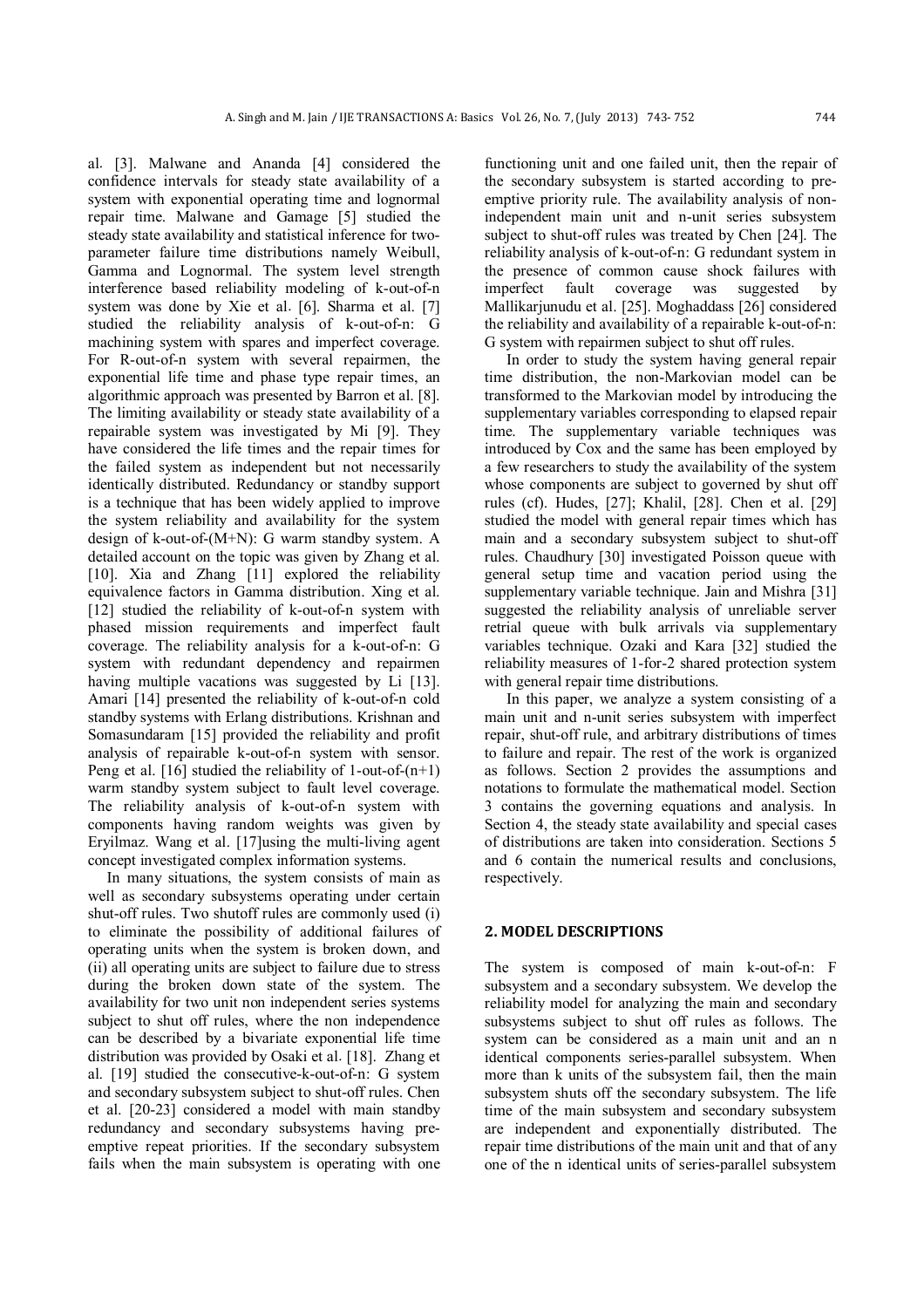are assumed to be general independent and identically distributed. The failure of the main unit shuts off the operation of secondary subsystem, but not vice versa. The switchover of standby unit to operational unit in the main subsystem is perfect. For modeling purpose, the following notations are used:

| N(t)                          | number of failed units in the main subsystem at<br>time t where $N(t) = 0, 1, 2, , k$ .        |
|-------------------------------|------------------------------------------------------------------------------------------------|
| M(t)                          | the number of failed units in the secondary<br>subsystem at time t where $M(t) = 0, 1$ .       |
| X(t)                          | elapsed repair time for a failed unit of main<br>subsystem at time t.                          |
| Y(t)                          | elapsed repair time for the failed unit of<br>secondary subsystem at time t.                   |
| $P_{i}$ <sub>i</sub> (x,t) dt | $Pr\{N(t) = i, M(t) = j, x \le X(t) \le x + dt,$                                               |
|                               | $i = 0, 1, 2, \ldots, k; j = 0, 1$                                                             |
| $P_{00}$                      | $\lim_{t\to\infty} P_{00}(t)$                                                                  |
| $P_{i,j}(x)$                  | $\lim_{t\to\infty} P_{ij}(x, t), (i = 0, 1, 2, \dots, k; j = 0, 1)$                            |
| $P_{i,j}$                     | $\int_{1}^{3} P_{i,j}(x) dx$ , (i = 0,1,2,, k; j = 0,1)                                        |
| k                             | minimum number of components required for a<br>successful operation of the main subsystem.     |
| n                             | total number of components in the main<br>subsystem                                            |
| $\lambda_1(\lambda_2)$        | constant failure rate of the units of main<br>subsystem (secondary subsystem).                 |
| $\mu_1(x), \mu_2(y)$          | the repair rate of the unit of main subsystem<br>and repair rate of secondary subsystem.       |
| $f_1(x)$ , $f_2(y)$           | pdf of repair time distribution of any unit of<br>main and secondary subsystems, respectively. |
| $f_i^*(s)$                    | Laplace transform of $f_i(x)$ , $f_2(y)$ , $i = 1,2$                                           |
| $A_{v}$                       | steady state system availability                                                               |



**Figure 1.** Transition rate diagram of k-out-of-n: F system

## **3. GOVERNING EQUATIONS AND ANALYSIS**

The transition flow of k-out-of-n: F system is shown in Figure 1. Using the appropriate transition rates, the differential equations for the probabilities of system states are constructed as follows:

$$
\frac{d}{dt}P_{00}(t) = -(n\lambda_1 + \lambda_2)P_{00}(t)
$$
\n
$$
+ \int_0^{\infty} P_{10}(x, t)\mu_1(x)dx + \int_0^{\infty} P_{01}(y, t)\mu_2(y)dy
$$
\n(1)

$$
\frac{\partial}{\partial t} P_{r0}(x,t) + \frac{\partial}{\partial x} P_{r0}(x,t) = -[(n-r)\lambda_1 + \lambda_2 + \mu_1(x)] P_{r0}(x,t),
$$
\n
$$
1 \le r \le k - 1
$$
\n(2)

$$
\frac{\partial}{\partial t} P_{k0}(x, t) + \frac{\partial}{\partial x} P_{k0}(x, t) =
$$
\n
$$
-\mu_1(x) P_{k0}(x, t) + (n - k + 1)\lambda_1 P_{k-1,0}(x, t)
$$
\n(3)

$$
\frac{\partial}{\partial t} P_{01}(y, t) + \frac{\partial}{\partial y} P_{01}(y, t) = -[n\lambda_1 + \mu_2(y)] P_{01}(y, t) \tag{4}
$$

$$
\frac{\partial}{\partial t} P_{r1}(x,t) + \frac{\partial}{\partial x} P_{r1}(x,t) =
$$
\n
$$
-[(n-r)\lambda_1 + \mu_1(x)]P_{r1}(x,t) + \lambda_2 P_{r0}(x,t),
$$
\n
$$
1 \le r \le k - 1
$$
\n(5)

$$
\frac{\partial}{\partial t} P_{k1}(x,t) + \frac{\partial}{\partial x} P_{k1}(x,t) = -\mu_1(x) P_{k,1}(x,t)
$$
  
+ 
$$
(n-k+1)\lambda_1 P_{k-1,1}(x,t)
$$
 (6)

As t approaches infinity, from Equations (1)-(6) the following equations are obtained for the steady state probabilities as:

$$
(n\lambda_1 + \lambda_2) P_{00} = \int_0^\infty P_{10}(x) \mu_1(x) dx + \int_0^\infty P_{01}(y) \mu_2(y) dy \tag{7}
$$

$$
\frac{d}{dx}P_{r,0}(x) = -[(n-r)\lambda_1 + \lambda_2 + \mu_1(x)]P_{r,0}(x),
$$
  
 
$$
1 \le r \le k - 1
$$
 (8)

$$
\frac{d}{dx}P_{k,0}(x) = -\mu_1(x)P_{k,0}(x) + (n-k+1)\lambda_1 P_{k-1,0}(x)
$$
\n(9)

$$
\frac{d}{dy}P_{01}(y) = -[n\lambda_1 + \mu_2(y)]P_{01}(y)
$$
\n(10)

$$
\frac{d}{dx}P_{r1}(x) = -[(n-r)\lambda_1 + \mu_1(x)]P_{r,1}(x) + \lambda_2 P_{r,0}(x),
$$
\n
$$
1 \le r \le k - 1
$$
\n(11)

$$
\frac{d}{dx}P_{k,1}(x) = -\mu_1(x)P_{k,1}(x) + (n-k+1)\lambda_1 P_{k-1,1}(x)
$$
\n(12)

The normalization conditions is given by: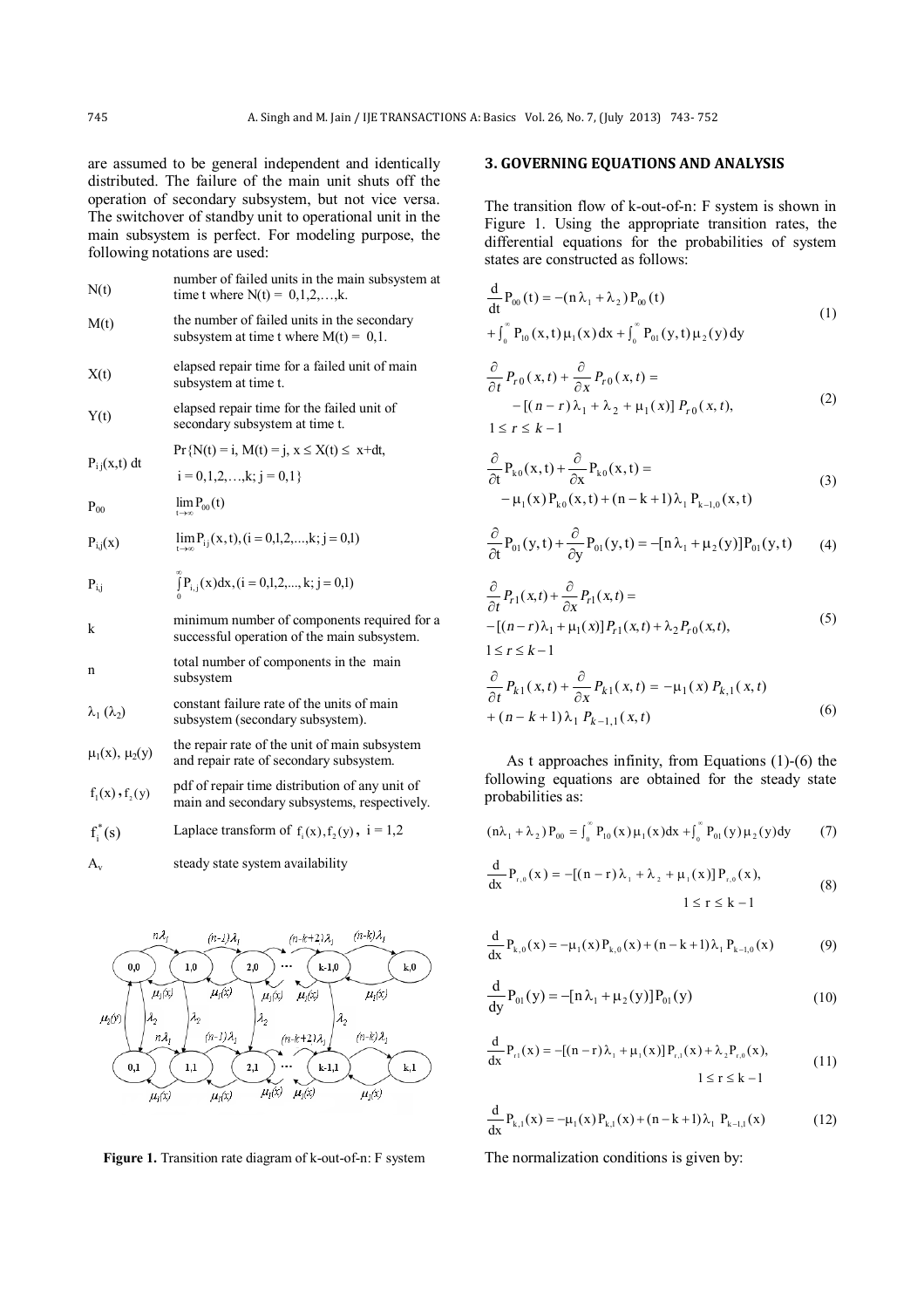$$
P_{00}(t) + \int_{0}^{\infty} P_{01}(y, t) dy + \sum_{r=1}^{k} \int_{0}^{\infty} P_{r0}(x, t) dx + \sum_{r=1}^{k} \int_{0}^{\infty} P_{r1}(x, t) dx = 1
$$
 (13)

The boundary conditions are as follows:

$$
P_{r0}(0) = (n - r + 1)\lambda_1 P_{r-1,0} + \int_{0}^{\infty} P_{r+1,0}(x)\mu_1(x)dx,
$$
  
 
$$
1 \le r \le k - 1
$$
 (14)

 $P_{k,0}(0) = 0$  (15)

$$
P_{01}(0) = \lambda_2 P_{00} + \int_{0}^{\infty} P_{11}(x)\mu_1(x)dx
$$
 (16)

$$
P_{r1}(0) = (n - r + 1)\lambda_1 P_{r-1,1} + \int_0^{\infty} P_{r+1,1}(x)\mu_1(x) dx,
$$
  
  $1 \le r \le k - 1$  (17)

$$
P_{k,1}(0) = 0 \tag{18}
$$

For brevity of notations, denote:

$$
\Lambda_{r} = (n-r)\lambda_{1} + \lambda_{2},
$$
\n
$$
\theta_{r} = (n-r)\lambda_{1}; 1 \leq r \leq k-1
$$
\n
$$
\phi = n\lambda_{1}
$$
\n
$$
H_{1}(x) = \int_{0}^{\infty} \mu_{1}(t) dt \text{ and } H_{2}(y) = \int_{0}^{\infty} \mu_{2}(t) dt
$$

Solving Equations (8) and (10), we have:

$$
P_{r0}(x) = P_{r0}(0) e^{-\Lambda_r x - H_1(x)}
$$
\n(19)

$$
P_{01}(y) = P_{01}(0)e^{-\phi y - H_2(y)}
$$
\n(20)

Substituting values from Equations (19) and (20) into Equation (7), we get:

$$
(n\lambda_1 + \lambda_2) P_{00} = P_{10}(0) f_1^*(\Lambda_1) + P_{01}(0) f_2^*(\phi)
$$
 (21)

Using Equations (11)  $\&$  (19), and (12) and (22), we get:

$$
P_{r,1}(x) = [P_{r,0}(0) \{1 - e^{-\lambda_2 x}\} + P_{r,1}(0)] e^{-\theta_r x - H_1(x)},
$$
  
 
$$
1 \le r \le k - 1
$$
 (22)

$$
P_{k,l}(x) = \frac{1}{\Lambda_{k-l}} \left[ \{ P_{k-l,0}(0) (\lambda_2 - \Lambda_{k-l} e^{-\theta_{k-l}x} + \theta_{k-l} e^{-\Lambda_{k-l}x}) + \Lambda_{k-l} P_{k-l} P_{k-l,l}(0) (1 - e^{-\theta_{k-l}x}) \} e^{-H_l(x)} \right]
$$
(23)

Using Equations (19) and (14), we obtain:

$$
P_{r,0}(0) = \frac{\phi \prod_{r=1}^{k-1} \Lambda_r \theta_{r-1}}{\prod_{r=1}^{k-1} [\lambda_2 + \theta_r f_1^*(\Lambda_r)]} P_{00}, 1 \le r \le k-1
$$
 (24)

Equations (9) and (19) yield:

$$
P_{k,0}(x) = \frac{\theta_{k-1} P_{k-1,0}(x)}{\Lambda_{k-1}} \left\{ 1 - e^{-\Lambda_{k-1}x} \right\} e^{-H_1(x)} \tag{25}
$$

From Equations (21) and (25), we obtain  $P_{01}(0)$ as:

$$
P_{01}(0) = \frac{[(n\lambda_1 + \lambda_2)(\lambda_2 + \theta_1 f_1^*(\Lambda_1)) + \phi \Lambda_1 f_1^*(\Lambda_1)]P_{00}}{f_2^*(\phi)(\lambda_2 + \theta_1 f_1^*(\Lambda_1))}
$$
(26)

Now Equations (17) and (26) provide:

$$
P_{r,1}(0) = \frac{+(\lambda_2 + \theta_1 f_1^*(\Lambda_1) - \lambda_1 f_1^*(\Lambda_1)) + (\lambda_2 + \theta_1 f_1^*(\Lambda_1)) - (\lambda_2 + \theta_1 f_1^*(\Lambda_1) - \lambda_1 f_1^*(\theta_1))(\phi \prod_{r=1}^{k-1} \Lambda_r \theta_{r-1})]}{f_1^*(\phi)[1 - \Lambda_r + \Lambda_r f_1^*(\theta_r)][\lambda_2 + \theta_r f_1^*(\Lambda_r)]} P_{00},
$$
(27)

Putting values from Equations (24), (26) and (27) in normalizing condition, we get:

$$
P_{00} = \frac{a}{b} \tag{28}
$$

where

$$
a = \sum_{r=1}^{k-1} \left[ (f_2^*(\phi)\{1 - \Lambda_r + \Lambda_r f_1^*(\theta_r)\}) \prod_{r=1}^{k-1} \{\lambda_2 + \theta_r f_1^*(\Lambda_r)\} \right]
$$
  
\n
$$
b = \left[ (n\lambda_1 + \lambda_2)(\lambda_2 + \theta_1 f_1^*(\Lambda_1)) + \phi \Lambda_1 f_1^*(\Lambda_1) \right]
$$
  
\n
$$
+ \sum_{r=1}^{k-1} \left[ \phi \prod_{r=1}^{k-1} \Lambda_r \theta_{r-1} \right]
$$
  
\n
$$
+ \sum_{r=1}^{k-1} \left[ f_2^*(\phi)(1 - \Lambda_r + \Lambda_r f_1^*(\theta_r)) \prod_{r=1}^{k-1} (\lambda_2 + \theta_r f_1^*(\Lambda_r)) \right]
$$
  
\n
$$
+ \sum_{r=1}^{k-1} \left[ \Lambda_r (n-r+1)(n\lambda_1 + \lambda_2) \{\lambda_2 + \theta_1 f_1^*(\Lambda_1)\phi \Lambda_1 f_1^*(\Lambda_1) \} + \{\lambda_2 + \theta_r f_1^*(\Lambda_r) - \Lambda_r f_1^*(\theta_r) \} \{\phi \prod_{r=1}^{k-1} \Lambda_r \theta_{r-1} \} \right]
$$

### **4. SYSTEM AVAILABILITY (Av)**

The system availability is obtained as:

$$
A_{v} = P_{00} + \sum_{r=1}^{k-1} P_{r0} = \frac{c}{b}
$$
 (29)

where

$$
c = \sum_{r=1}^{k-1} \left[ \phi \left\{ f_2^*(\phi)(1 - \Lambda_r + \Lambda_r f_1^*(\theta_r) \right\} \times \prod_{r=1}^{k-1} \{ (\Lambda_r \theta_{r-1})(\lambda_2 + \theta_r f_1^*(\Lambda_r)) \} \right]
$$

### **Special Cases:**

In this section we discuss the system availability for special repair time distributions. The general repair time distribution  $f_i(x)$  of the main and secondary subsystems for special cases is given as follows:

$$
f_i(x) = \begin{cases} \mu_i e^{-\mu_i x}, & Exponential distribution\\ \frac{\mu_i^m}{(m-1)!} x^{m-1} e^{-\mu_i x}, \text{Gamma distribution} \\ \mu_i m x^{m-1} e^{-\mu_i x^m}, \text{Weibull distribution} \\ \frac{\mu_i}{(1+x)^{\mu_i+1}}, & Pareto distribution \end{cases} \tag{30}
$$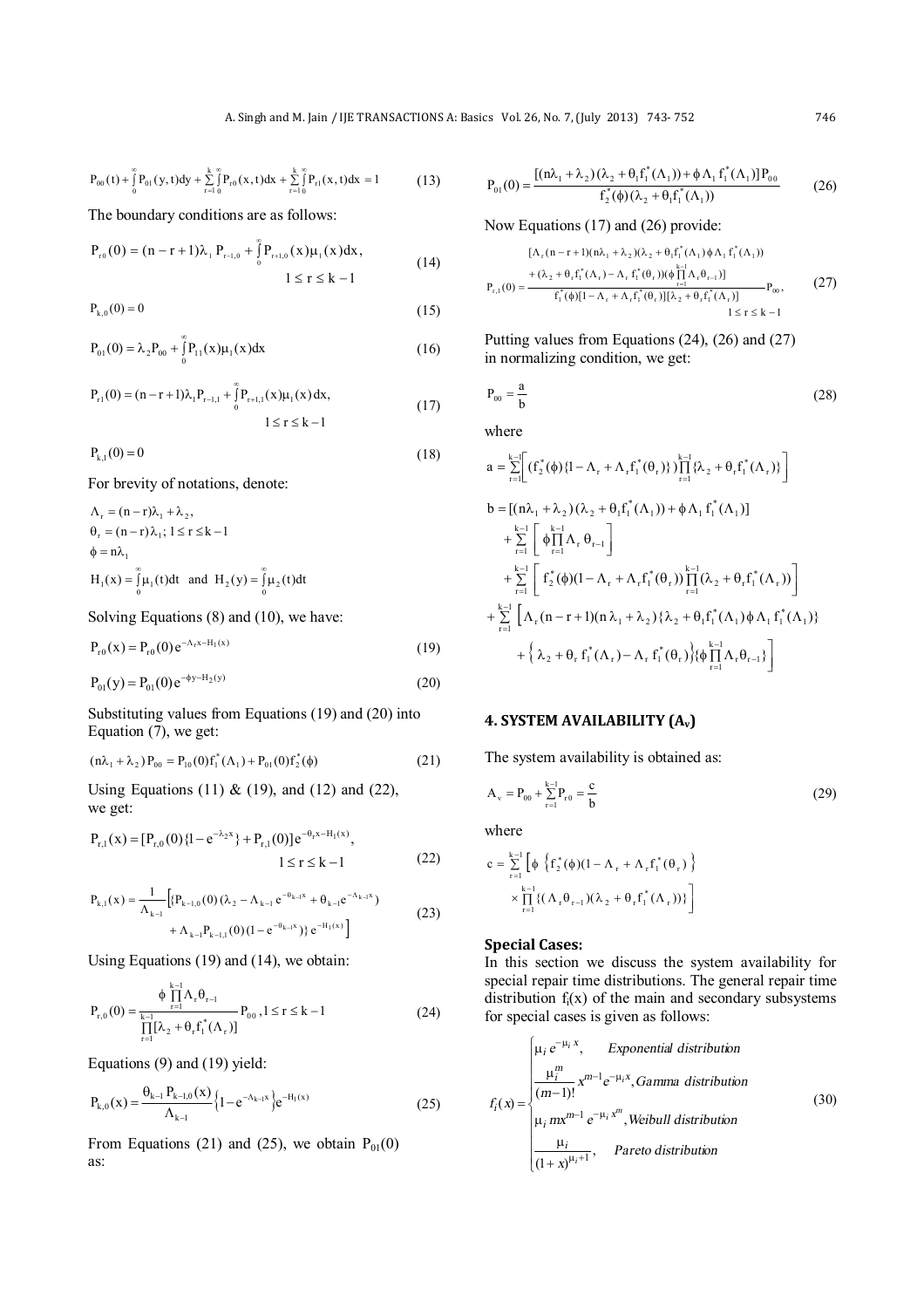The Laplace transform of these distributions are determined as:

$$
f_i^*(s) = \begin{cases} \frac{\mu_i}{s + \mu_i} , & \text{Exponential distribution} \\ \left(\frac{\mu_i}{s + \mu_i}\right)^m , & \text{Gamma distribution} \\ 1 - \frac{s}{2} \sqrt{\frac{\pi}{\mu_i}} e^{\frac{s^2}{4\mu_i}} , \text{Weibull distribution} \\ \mu_i s^{\mu_i} e^s \Gamma(-\mu_i, s) , \text{ Pareto distribution} \end{cases} \tag{31}
$$

Now we give the values  $f_1^*(\Lambda_r)$ ,  $f_1^*(\theta_r)$  and  $f_2^*(\phi)$  for different distributions used in the formula for

availability given in Equation (29) as follows:

*Case 1:* Exponential distribution

$$
f_1^*(\Lambda_r) = \left(\frac{\mu_1}{\Lambda_r + \mu_1}\right);
$$
  
\n
$$
f_1^*(\theta_r) = \left(\frac{\mu_1}{\theta_r + \mu_1}\right)
$$
  
\nand 
$$
f_2^*(\phi) = \left(\frac{\mu_2}{\phi + \mu_2}\right)
$$
\n(32)

*Case 2:* Gamma distribution

$$
f_1^*(\Lambda_r) = \left(\frac{\mu_1}{\Lambda_r + \mu_1}\right)^m; f_1^*(\theta_r) = \left(\frac{\mu_1}{\theta_r + \mu_1}\right)^m
$$
  
and 
$$
f_2^*(\phi) = \left(\frac{\mu_2}{\phi + \mu_2}\right)^m
$$
 (33)

*Case 3:* Weibull distribution

$$
f_1^*(\Lambda_r) = 1 - \frac{\Lambda_r}{2} \sqrt{\frac{\pi}{\mu_1}} e^{\frac{\Lambda_r^2}{4\mu_1}}; f_1^*(\theta_r) = 1 - \frac{\theta_r}{2} \sqrt{\frac{\pi}{\mu_1}} e^{\frac{\theta_r^2}{4\mu_1}}
$$
  
and  $f_2^*(\phi) = 1 - \frac{\phi}{2} \sqrt{\frac{\pi}{\mu_2}} e^{\frac{\phi^2}{4\mu_2}}$  (34)

*Case 4:* Pareto distribution

$$
f_1^*(\Lambda_r) = \mu_1 \Lambda_r^{\mu_1} e^{\Lambda_r} \Gamma(-\mu_1, \Lambda_r)
$$
  
\n
$$
f_1^*(\theta_r) = \mu_1 \theta_r^{\mu_1} e^{\theta_r} \Gamma(-\mu_1, \theta_r) \quad 1 \le r \le k - 1
$$
  
\n
$$
f_2^*(\phi) = \mu_2 \phi^{\mu_2} e^{\phi} \Gamma(-\mu_2, \phi)
$$
\n(35)

To perform numerical experiments, using results of Equations  $(32)-(35)$  in Equation  $(29)$ , we get system availability in particular cases when  $n = 5$ ,  $k = 1,2,3$ .

#### **5. NUMERICAL RESULTS**

In this section, we illustrate how system parameters such as failure rates  $\lambda_1$  and  $\lambda_2$  and repair rates  $\mu_1$  and  $\mu_2$ will affect the system availability for k-out-of-n: F

system. For computational purpose, we consider four types of repair time distributions of main and secondary subsystems, which are (a) Exponential, (b) Gamma, (c) Weibull, and (d) Pareto. We examine the effect of failure rates on the system availability in Figures 2 and 3 and that of repair rates on the system availability in Figures 4 and 5, respectively for  $k = 1,2,3$ .

For the sake of convenience, in Figures 2 and 3 we set default parameters for the computation purpose as, n  $= 5$ ,  $\lambda_1 = 0.03$ ,  $\lambda_2 = 0.09$ ,  $\mu_1 = 2$ ,  $\mu_2 = 3$  and m = 3 for Gamma distribution. In these figures, we observe that the system availability shows nearly same trend for exponential and gamma repair time distributions when plotted against either failure rates  $\lambda_1$ ,  $\lambda_2$  or repair rates  $\mu_1$ ,  $\mu_2$  respectively; whereas it shows different trends for Weibull and Pareto repair time distributions when plotted against the same.

In Figures  $2(a-b)$ , we notice that the system availability decreases sharply when plotted against  $\lambda_1$ for exponential and gamma distributions respectively, and for different values of k. In Figures 2(c) and  $3(a-c)$ , the system availability decreases almost linearly with the increase in failure rates  $\lambda_1$  and  $\lambda_2$  respectively, for different repair time distributions and for different values of k. Figure 2(d) shows that the system availability first decreases slowly and then sharply afterwards with the increase in the failure rate  $\lambda_1$  in case of Pareto repair time distribution. Figure 3(d) shows that the system availability decreases sharply with the increase in failure rates  $\lambda_2$  in case of pareto repair time distribution. As expected, the system availability decreases with the increase in failure rate for different repair time distributions. Figures 2(a-d)-3(a-d) depict that for a k-out-of-n: F system, the system availability is higher for lower values of k and vice versa on increasing either failure rates or repair rates of the subsystem; this trend is what we expect in real time system.

For Figures 4 and 5, we set default parameters  $n = 5$ ,  $\lambda_1 = 0.003$ ,  $\lambda_2 = 0.09$ ,  $\mu_1 = 2$ ,  $\mu_2 = 1$  and m = 3 in case of gamma distribution to illustrate the effect of repair rates  $\mu_1$  and  $\mu_2$  respectively, over system availability. In Figures  $4(a-c)$  and  $5(a-c)$  for different repair time distributions, we observe that the system availability first increases linearly then becomes almost constant afterwards with the increase in the repair rates  $\mu_1$  and  $\mu_2$ , respectively. It is clear from Figures 4(d) and 5(d) that in case of Pareto repair time distribution, the system availability increases sharply with the increase in repair rates  $\mu_1$  and  $\mu_2$  respectively. As expected, the system availability increases with the increase in repair rate for different repair time distributions. Finally, we conclude that :

• The system availability shows decreasing (increasing) trends with the increase in failure (repair) rate. The effects of failure rates as well as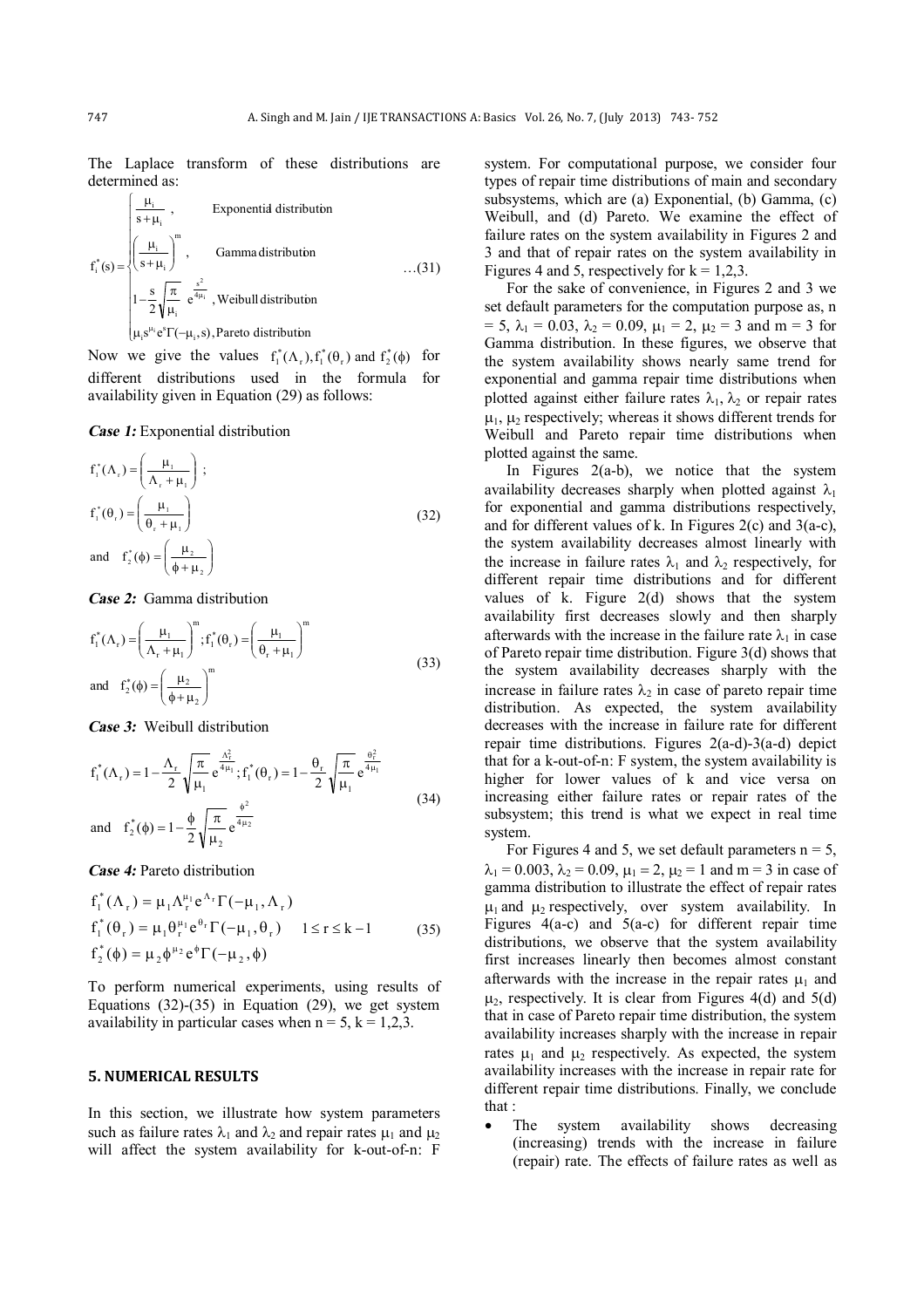repair rates are more prominent in case of Weibull repair time distributions as compared with exponential and gamma repair time distributions.

The system availability is higher for lower values of k, but lesser for higher values of k. Moreover, the effect of k over system availability is more significant for high failure rates or repair rates in comparison to low failure rates or repair rates.



**Figure 2.** System availability vs  $\lambda_1$  for: (a). Exponential (b). Gamma (c). Weibull (d). Pareto, repair time distributions of main subsystem



**Figure 3.** System availability vs  $\lambda_2$  for: (a). Exponential (b) Gamma (c) Weibull (d) Pareto, repair time distributions of secondary subsystem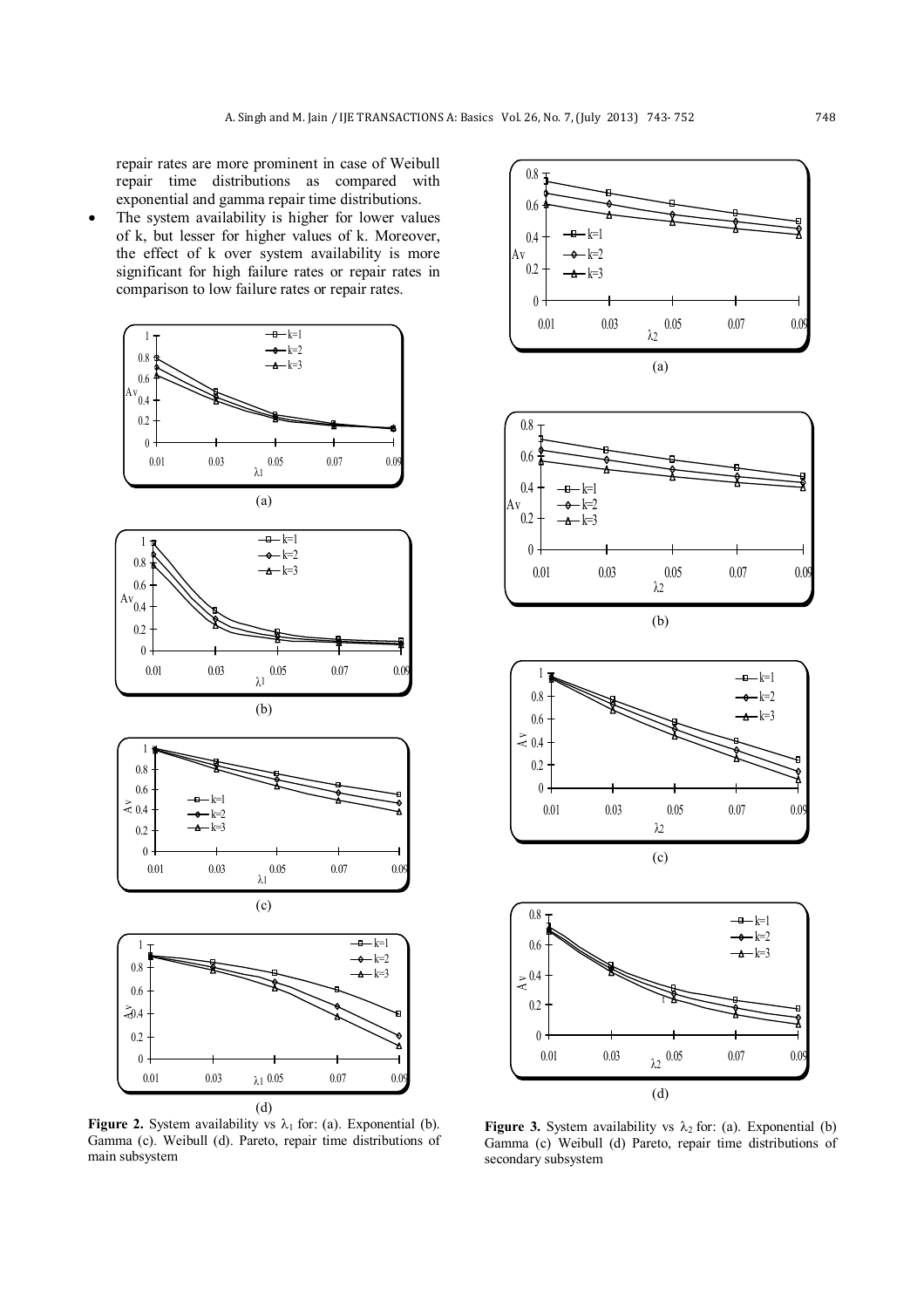

**Figure 4.** System availability vs  $\mu_1$  for: (a). Exponential (b). Gamma (c). Weibull (d). Pareto, repair time distributions of main subsystem



**Figure 5.** System availability vs  $\mu_2$  for: (a). Exponential (b). Gamma (c). Weibull (d). Pareto, repair time distributions of secondary subsystem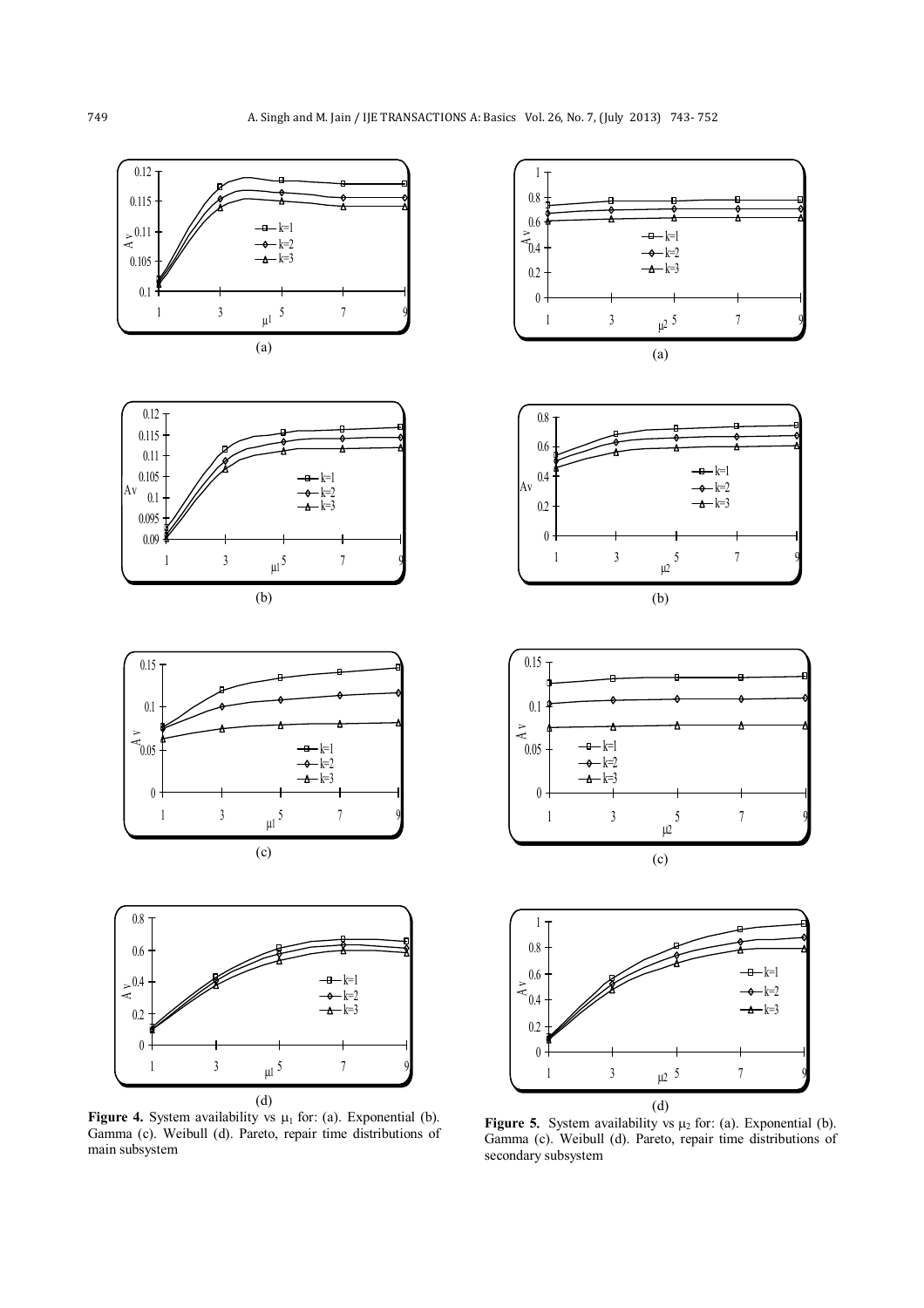### **6. CONCLUSIONS**

The system composed of two subsystems connected with a single repair facility is common in many machining systems including computer system, manufacturing system, transmission lines, etc. In this investigation, we have studied a repairable multicomponent system having a main k-out-of-n: F and secondary subsystem under the assumption of exponential life time distribution and general distributed repair time of components and main unit. The steady state availability established can be easily computed as shown by taking numerical illustration. The knowledge of availability measures may be helpful to the system designers and reliability engineers to operate the concerned system to achieve desired efficiency in terms of availability.

#### **7. ACKNOWLEDGMENT**

The authors are thankful to the learned referees and Editor in Chief for the suggestions to improve the quality of the paper.

#### **8. REFERENCES**

- 1. Nikolov, A. V., "Reliability analysis of a series-parallel system under different repair disciplines", *Microelectronics Reliability*, Vol. 26, No. 5, (1986), 851-856.
- 2. Arulmozhi, G., "Reliability of an m-out-of n warm standby system with r repair facilities", *Opsearch New Delhi* , Vol. 39, No. 2, (2002), 77-88.
- 3. Yam, R., Zuo, M. J. and Zhang, Y. L., "A method for evaluation of reliability indices for repairable circular consecutive k-outof- n-f systems", *Reliability Engineering & System Safety*, Vol. 79, No. 1, (2003), 1-9.
- 4. Ananda, M., "Confidence intervals for steady state availability of a system with exponential operating time and lognormal repair time", *Applied Mathematics and Computation*, Vol. 137, No. 2, (2003), 499-509.
- 5. Ananda, M. and Gamage, J., "On steady state availability of a system with lognormal repair time", *Applied Mathematics and Computation*, Vol. 150, No. 2, (2004), 409-416.
- 6. Xie, L., Zhou, J. and Hao, C., "System-level load–strength interference based reliability modeling of k-out-of-n system", *Reliability Engineering & System Safety*, Vol. 84, No. 3, (2004), 311-317.
- 7. Jain, M. and Sharma, G., "Reliability analysis of k-out-of n: G machining systems with mixed spares and multiple modes of failure (technical note)", *International Journal of Engineering-Transactions A: Basics*, Vol. 20, No. 3, (2007), 243-252.
- 8. Barron, Y., Frostig, E. and Levikson, B., "Analysis of r- out ofn systems with several repairmen, exponential life times and phase type repair times: An algorithmic approach", *European Journal of Operational Research*, Vol. 169, No. 1, (2006), 202-225.
- 9. Mi, J., "Limiting availability of system with non-identical lifetime distributions and non-identical repair time

distributions", *Statistics & Probability Letters*, Vol. 76, No. 7,  $(2006)$ , 729-736.

- 10. Zhang, T., Xie, M. and Horigome, M., "Availability and reliability of k-out-of (m+n): G warm standby systems", *Reliability Engineering & System Safety*, Vol. 91, No. 4, (2006), 381-387.
- 11. Xia, Y. and Zhang, G., "Reliability equivalence factors in gamma distribution", *Applied Mathematics and Computation*, Vol. 187, No. 2, (2007), 567-573.
- 12. Xing, L., Amari, S. V. and Wang, C., "Reliability of k-out-of-n system with phased mission requirements and imperfect fault coverage", *Reliability Engineering and System Safety,*, Vol. 103, (2012), 45-50.
- 13. Yuan, L., "Reliability analysis for a k-out-of- n : G system with redundant dependency and repairmen having multiple vacations", *Applied Mathematics and Computation*, (2012).
- 14. Amari, S. V., "Reliability analysis of k-out-of-n cold standby systems with erlang distributions", *International Journal of Performability Engineering*, Vol. 8, No. 4, (2012), 417.
- 15. Krishnan, R. and Somasundaram, S., "Reliability & profit analysis of repairable k-out-of-n system with sensor", *European Journal of Scientific Research*, Vol. 67, No. 2, (2012), 215-  $222$
- 16. Peng, R., Zhai, Q., Xing, L. and Yang, J., . "Reliability of 1-outof-(n+1) warm standby systems subject to fault level coverage", *nternational Journal of Performability Engineering*, Vol. 9, (2013), 117-120.
- 17. Wang, Y., Tao, R. and Li, B., "Using the multi-living agent concept to investigate complex information systems", *Science in China Series F: Information Sciences*, Vol. 52, No. 1, (2009), 1-17.
- 18. Osaki, S., Yamada, S. and Hishitani, J., "Availability theory for two-unit nonindependent series systems subject to shut-off rules", *Reliability Engineering & System Safety*, Vol. 25, No. 1, (1989), 33-42.
- 19. Zhang, W., Miller, C. and Kuo, W., "Application and analysis for a consecutive-k-out-of-n: G structure", *Reliability Engineering & System Safety*, Vol. 33, No. 2, (1991), 189-197.
- 20. Chen, Y., Fujisawa, T. and Osawa, H., "Availability and reliability of the system with pre-emptive priorities and shut-off rules", *Microelectronics and reliability*, Vol. 32, No. 8, (1992), 1053-1061.
- 21. Chen, Y.-M., Fujisawa, T. and Osawa, H., "Availability for 2/n: F and secondary subsystems with general repair-time distributions and shut-off rules", *Microelectronics Reliability*, Vol. 32, No. 9, (1992), 1257-1270.
- 22. Chen, Y.-M., Fujisawa, T. and Ōsawa, H., "Availability for a 23: G subsystem and secondary subsystem subject to shut-off rules", *Microelectronics Reliability*, Vol. 32, No. 7, (1992), 925-930.
- 23. Chen, Y.-m., Fujisawa, T. and Osawa, H., "Availability of standby redundant subsystem and secondary subsystem subject to shut-off rules", *Reliability Engineering & System Safety*, Vol. 35, No. 3, (1992), 245-251.
- 24. Chen, Y.-M., "Availability of non-independent main unit and nunit series subsystem subject to shut-off rules", *Microelectronics Reliability*, Vol. 35, No. 2, (1995), 159-169.
- 25. Mallikarjunudu, K., Chari, A., Hussain, S. M., Kumar, M. R., Subhashini, K., and Prasad, V. R., "Reliability analysis of k-outof-n: G redundant system in the presence of common cause shock failures and with imperfect fault coverage", *Journal of Computer and Mathematical Sciences*, Vol. 2, No. 5, (2011), 693-779.
- 26. Moghaddass, R., Zuo, M. J. and Qu, J., "Reliability and availability analysis of a repairable", *Reliability, IEEE Transactions on*, Vol. 60, No. 3, (2011), 658-666.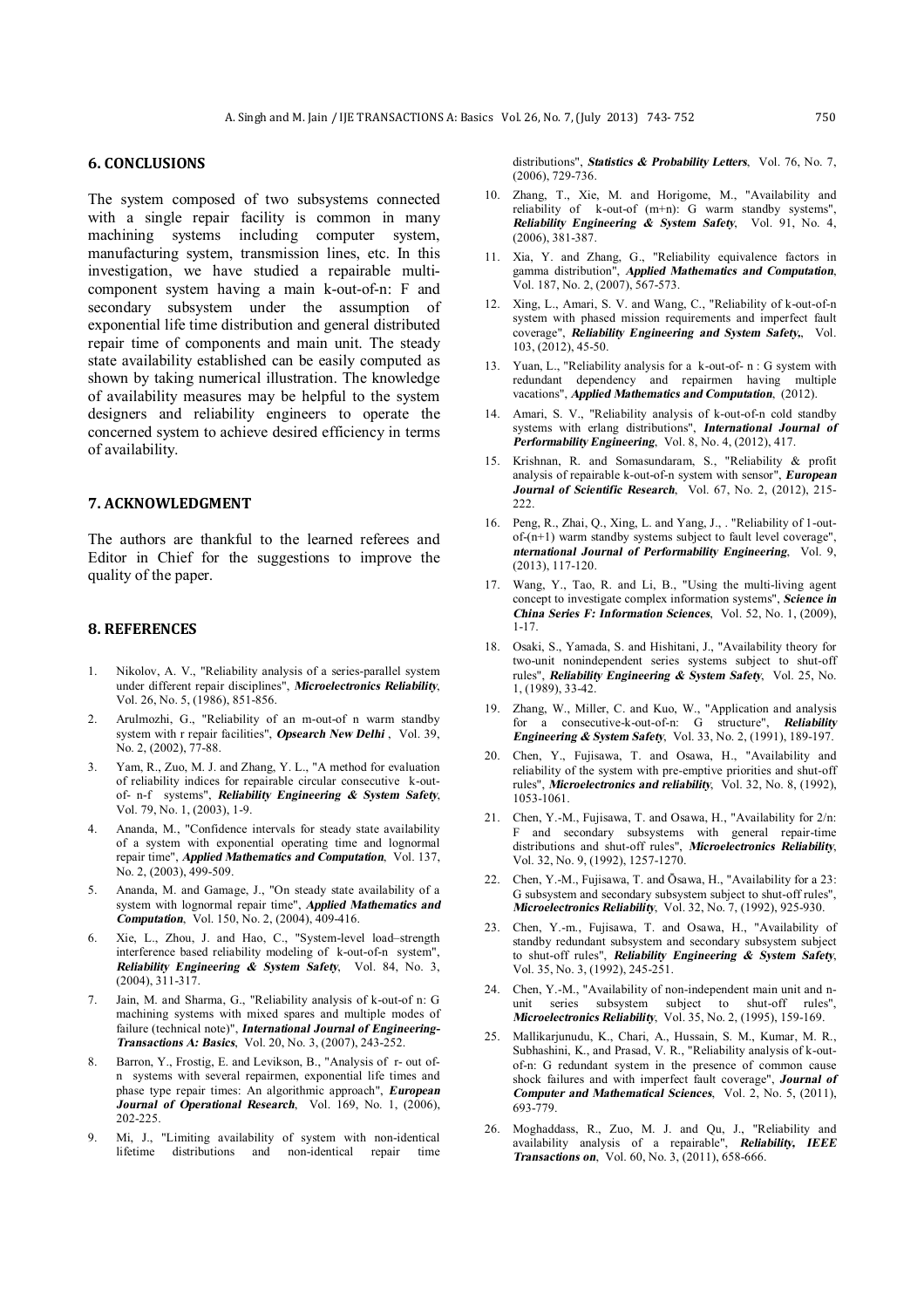- 27. Hudes, E. S., "Availability theory for system whose components are subject to various shut off rules", in Department of Statistics., University of California: Berkeley, U.S.A, (1979).
- 28. Khalil, Z. S., "Availability of series systems with various shutoff rules", *Reliability, IEEE Transactions on*, Vol. 34, No. 2, (1985), 187-189.
- 29. Chen, Y.-M., Fujisawa, T. and Ōsawa, H., "Availability of the system with general repair time distributions and shut-off rules", *Microelectronics Reliability*, Vol. 33, No. 1, (1993), 13-19.
- 30. Choudhury, G., "On a poisson queue with general setup time and vacation period", *Indian Journal of Pure and Applied Mathematics*, Vol. 27, (1996), 1199-1212.
- 31. Jain, M. and Mishra, A., "Reliability analysis of unreliable server retrial queue with bulk arrivals", *Pakistan Journal of Statistics*, Vol. 24, (2008), 285-300.
- 32. Ozaki, H. and Kara, A., "Reliability analysis of 1-for-2 shared protection systems with general repair-time distributions", *Applied Mathematical Modelling*, Vol. 36, No. 1, (2012), 333- 347. .